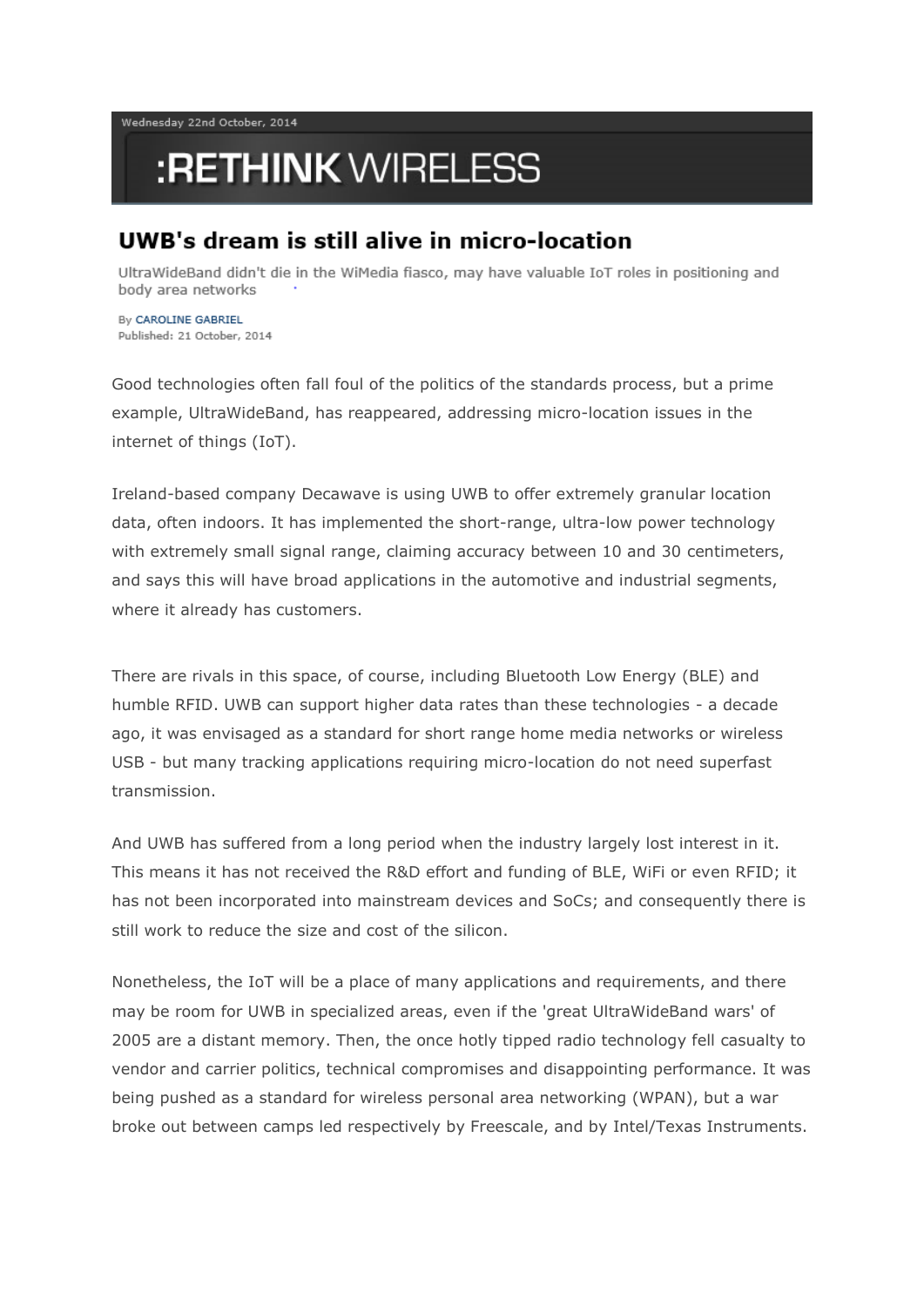As technical and commercial problems spoiled the UWB dream, the majors pulled away and WPAN standards shifted towards more conventional approaches like Wi-Fi. But UWB has retained a presence in military and security markets, where its location awareness is prized and the issues of cost and standardization are less important. Now, some of the surviving start-ups will hope to target commercial markets once again.

In 2012, Decawave raised €6m (\$7.9m) in a second round of financing, and appointed Jim O'Hara - a former Intel VP, and leading light in that firm's brief love affair with UWB - as its chairman. Decawave's CEO is Ciaran Connell, who formerly worked at Freescale and Motorola, which were ranged against Intel in the UWB battle.

Two years later, the company has brought its UWB technology for real time location systems (RTLS) and wireless sensor networks out into the sunlight. Its chip, called Scensor, is based on the IEEE 802.15.4a standard, supporting data rates of 110Kbps, 850Kbps, 6.8Mbps and 27Mbps according to distance and frequency.

The company sampled devices in 2009 but says the applications are now opening up to achieve a commercial headwind.

The chances for UWB in high speed personal area connectivity, a field now clearly usurped by gigabit Wi-Fi, are over. With an eye on that market, and the 'WiMedia' standard, Intel and TI led the effort to implement UWB with OFDM techniques to boost its suitability for high data rates and loads, but this compromised on its spectral flexibility and other hallmarks.

Now the UWB focus is firmly back on applications which prioritize ultra-low power rather than high data rates - the industrial control segment inhabited by the IEEE 802.15 family of standards, such as ZigBee. These are gaining new profile as niche machine control applications morph into the burgeoning M2M space, where increasingly tiny embedded devices, such as sensors, have to exchange rising amounts of data.

DecaWave co-founder and CTO, Michael McLaughlin, was a contributor to the IEEE 802.15.4a standard, and the new firm has a strong play for sensor networking. UWB has retained a role in 802.15.4 since the 4a extension added two additional PHY (physical layer) options to the original four, one of them being UWB, in three ranges (sub-1GHz, 3GHz to 5GHz, and 6GHz to 10GHz).